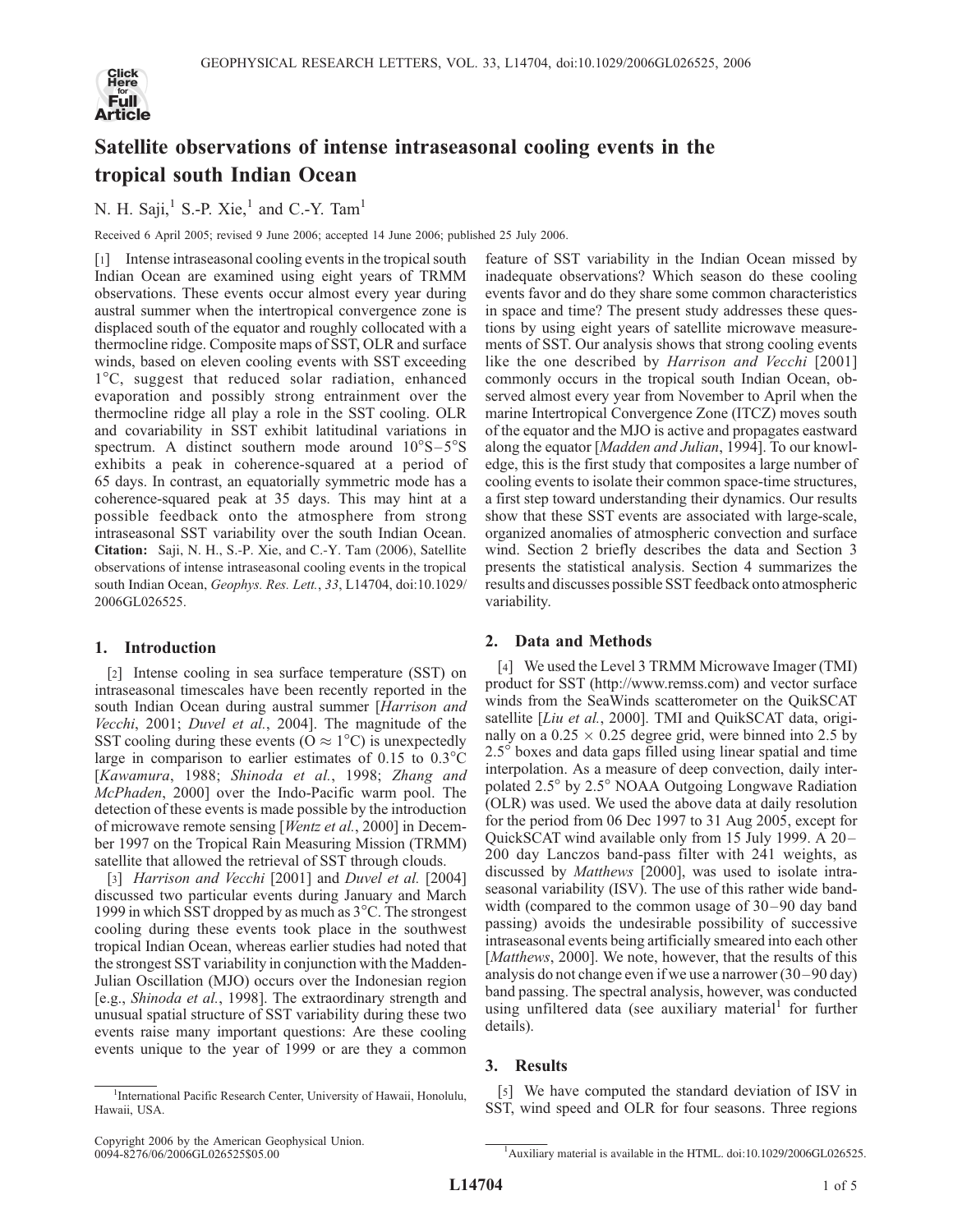

Figure 1. (a) Standard deviation of intraseasonal SST (shaded, in  $^{\circ}$ C) and wind speed (contour, in m/s) anomalies during DJF. (b) Same as Figure 1a, but the contours are for standard deviation of intraseasonal OLR anomalies in  $W/m^2$ . Vectors in Figure 1a depict the climatological surface winds during DJF.

of high SST variance stand out. One is in austral summer over the tropical south Indian Ocean (Figure 1) while the rest are both in boreal summer, in the western Arabian Sea and Bay of Bengal, respectively (not shown). In the summer western Arabian Sea, SST variability is dominated by eddies in the Somali current system and cold upwelling filaments [e.g., Vecchi et al., 2004] while wind speed and OLR variability is weak. In the Bay of Bengal, large intraseasonal SST anomalies are associated with boreal summer ISV [Sengupta et al., 2001]. Coupled model experiments suggest that the SST variability provides important feedbacks to atmospheric ISV, especially its northward propagating component [Fu et al., 2003].

[6] Figure 1 shows the intraseasonal standard deviations of SST, wind speed and OLR during austral summer (December –February). This study focuses on the high SST variance that spans the entire Indian Ocean in the zonal direction and is meridionally confined between 10°S and  $5^{\circ}$ S. The standard deviations exceed  $0.6^{\circ}$ C in the western two-thirds of the region, but individual events can produce peak to trough drops of as much as  $3^{\circ}$ C in total SST (Figure 2b). In the tropical south Indian Ocean, the SST variance peaks in austral summer and decreases by a factor of 2 in other seasons (not shown). These strong SST variations occur directly beneath the austral summer intertropical convergence zone (ITCZ) and are coincident with regions of strong ISV in wind speed and OLR (white contours in Figure 1). The spatial patterns of wind speed and OLR variance, however, do not fully account for the spatial structure of SST variability. In particular, the former two fields have broader meridional extents than SST, especially in the eastern basin. Further, while wind speed and OLR variance increases eastward, SST variance increases westward instead. All this suggests influences of subsurface ocean structures. In particular, a thermocline ridge [Xie et al., 2002] is roughly collocated with the high SST variance (Figure 1). Forced by the mean Ekman pumping under the southward-displaced Indian Ocean ITCZ, the thermocline in the ridge shoals toward the west,



Figure 2. (a) Longitude-time plot of intraseasonal SST anomaly  $(^{\circ}C)$  averaged between 10 $^{\circ}S$  and 5 $^{\circ}S$ . (b) Time series of area-averaged unfiltered SST from  $60^{\circ}-90^{\circ}$ E and  $10^{\circ} - 5^{\circ}$ S.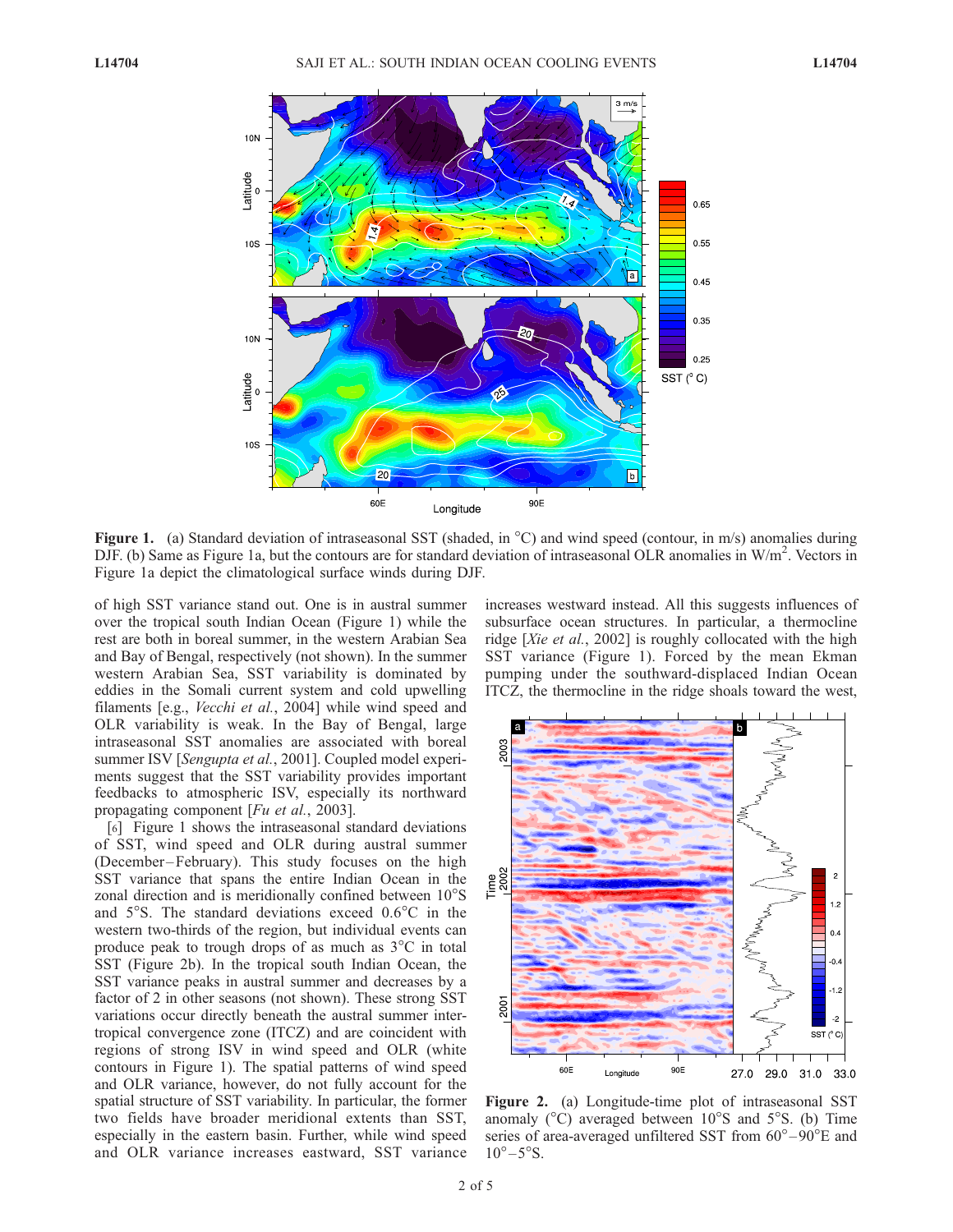

Figure 3. Composite maps of intraseasonal anomalies of SST (shaded, in  $^{\circ}$ C), OLR (contour, in W/m<sup>2</sup>) and surface wind vector (arrows, in m/s) based on 11 austral summer SST cooling events in the south equatorial Indian Ocean.  $(a-d)$  Four different phases corresponding to the initiation, growth, peak and decay of SST anomalies.

helping enhance SST variability in the western basin in response to atmospheric forcing.

[7] Figure 2a displays the longitude-time section of filtered SST anomalies averaged in  $5-10^{\circ}$ S (for clarity only 3 years of data are shown). During each austral summer, zonally coherent anomalies of the basin scale develop and decay several times. These austral-summer anomalies display little zonal propagation. In other seasons, by contrast, this nearly zonally uniform feature is replaced by SST anomalies of shorter zonal scales that display clear westward propagation. These smaller-scale, propagating features in SST are likely due to the advection of mean SST gradients by ocean Rossby waves [Small et al., 2005]. Significant northward SST gradients develop in this region in seasons other than austral summer. During the austral summer, mean SST gradients weaken, allowing other mechanisms to dominate intraseasonal SST variability.

[8] The intensity and spatial coherence of SST cooling events in austral summer are so striking that they can be identified even from unfiltered data. Figure 2b illustrates this with a time series of unfiltered TMI SST averaged over  $60^{\circ}$ E to  $90^{\circ}$ E and  $10^{\circ}$ S to  $5^{\circ}$ S. Subseasonal variations of SST are readily seen, punctuating the annual rise of SST from austral winter to summer. The most pronounced cooling event in the TMI data set took place in January 2002, in which SST dropped from  $30.5^{\circ}$ C to  $27.5^{\circ}$ C in about 25 days and came back to  $30^{\circ}$ C a month later. The amplitude of such cold intraseasonal anomalies is comparable to the seasonal change from winter to summer in an average year.

[9] To map the structure of intraseasonal cold events and their relationship with atmospheric variability, we performed a composite analysis of OLR, wind and SST with respect to a band passed version of the area-mean SST index shown in Figure 2b. We also performed an EOF analysis of intraseasonal SST variability and the first principal component for austral summer is highly correlated with this index. Eleven austral summer cool events (27 Jan 1999, 24 Mar 1999, 04 Jan 2000, 25 Feb 2000, 23 Jan 2001, 29 Nov 2001, 27 Jan 2002, 07 Feb 2003, 14 Nov 2003, 30 Dec 2003, and 10 Mar 2004) during the period 1998 to 2005 were selected when the band passed index showed negative anomalies exceeding 1.5 standard deviations between November and March. Figure 3 shows the composites at four phases corresponding to the initiation (lag =  $-90^{\circ}$ ), growth (lag =  $-45^{\circ}$ ), peak (lag =  $0^{\circ}$ ) and decay (lag =  $45^{\circ}$ ) of the cold SST anomaly. A phase difference of  $45^\circ$  is equivalent nominally to a time difference of 7 to 10 days.

[10] At the initiation phase (lag =  $-90^{\circ}$ ), there are welldeveloped negative OLR anomalies over the tropical south Indian Ocean, with an cyclonic circulation over and slightly south of the convective anomaly pattern. As part of the cyclonic circulation, considerable westerly wind anomalies develop on the western half of the OLR anomalies. At the growth phase (lag  $= -45^{\circ}$ ), SST cooling intensifies rapidly while OLR anomalies strengthen slightly. At the peak phase  $(lag = 0)$ , large SST anomalies of 0.7°C are found in a large zonal span of  $55-95^{\circ}$ E. Convective anomalies dissipate and move eastward, while large westerly anomalies of 3 m/s appear in the eastern basin. At the decay phase (lag =  $45^{\circ}$ ), SST anomalies begin to dissipate while OLR anomalies turn positive from the equator to  $10^{\circ}$ S. Further to the south, there are some remnants of negative OLR anomalies accompanied by a cyclonic wind circulation.

[11] Without in-situ observations, we are unable to determine the mechanisms for the SST cooling in the south Indian Ocean but the following inferences may be made. First, increased convective activity prior and during the cooling reduces solar radiation and SST. Second, westerly wind anomalies increase wind speed, surface evaporation, and possibly entrainment across the shallow mixed layer over the thermocline ridge. Local Ekman pumping, however, does not seem to be a major player [*Waliser et al.*, 2003]; with the maximum wind anomalies over and slightly south of the maximum SST cooling, wind curl anomalies are nearly 90° out of phase with those of SST.

#### 4. Discussion

[12] Active convection and thick clouds are often present over the south Indian Ocean, limiting the ability of infrared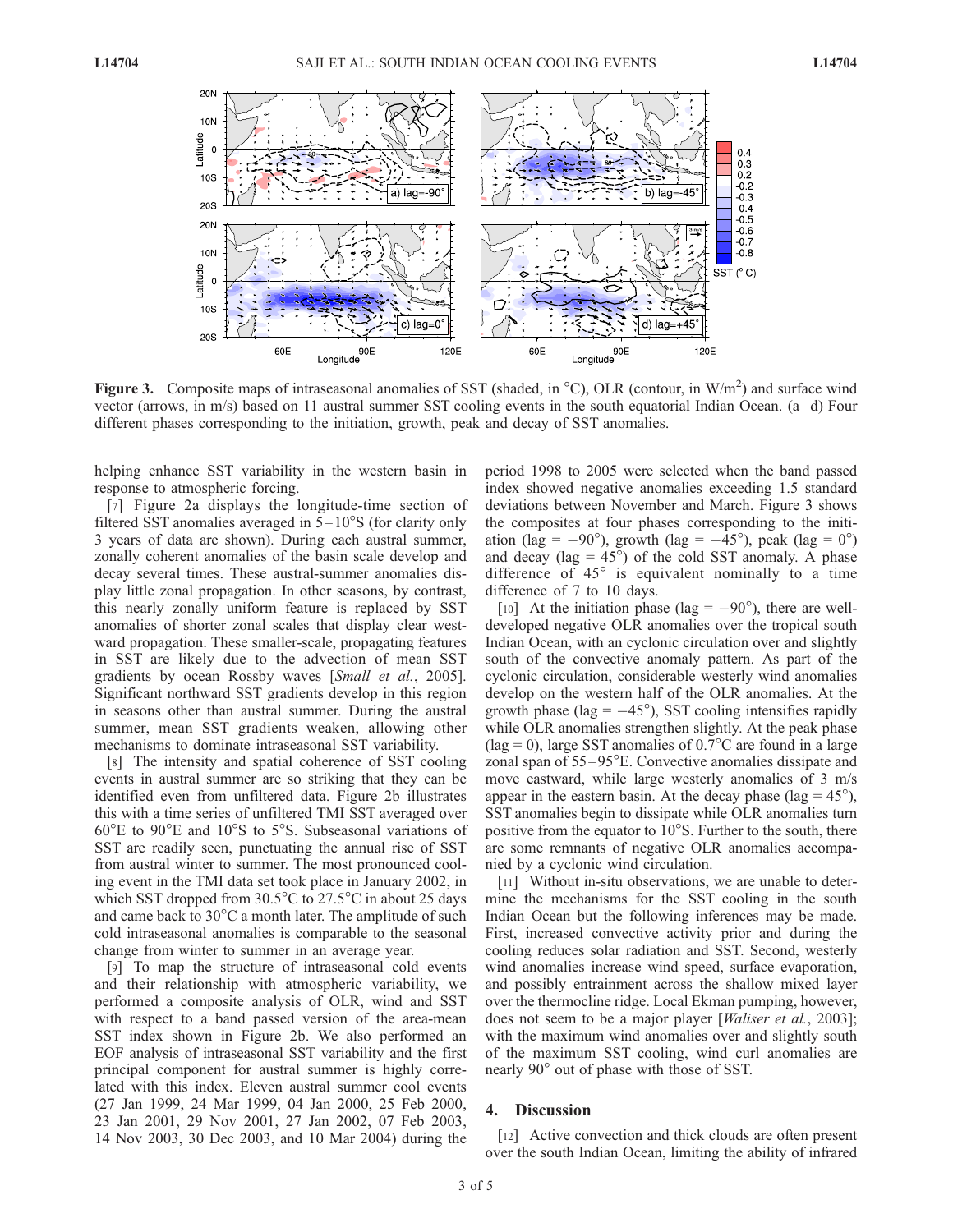

Figure 4. Distribution of SST-OLR coherence squared (shaded) and OLR auto power spectrum  $(W^2m^{-4})$  as a function of latitude and frequency for data averaged between  $60^{\circ}$  to  $90^{\circ}$  E during DJF.

sensors to observe the air-sea interface from space. We have taken advantage of cloud-penetrating microwave observations from space that have accumulated for the past eight years and found large intraseasonal SST variability during austral summer over the tropical south Indian Ocean. It has a standard deviation of  $0.6^{\circ}$ C with many cooling events exceeding 1 to  $2^{\circ}$ C. This is much larger than the typical amplitude of  $0.15^{\circ}$ C to  $0.3^{\circ}$ C previously reported based on pre-TRMM observations [Kawamura, 1988; Shinoda et al., 1998; Jones et al., 1998]. These intraseasonal cooling events are of the basin scale and associated with well organized atmospheric anomalies. Enhanced convection lead SST anomalies by 7– 10 days while surface westerly wind anomalies are nearly in phase, suggesting that both cloud effect on surface solar radiation and wind effect on turbulent heat flux and ocean mixing are important mechanisms for SST anomalies. The climatological thermocline dome in  $5-10^{\circ}$ S is probably important for enhanced ISV in SST in the south Indian Ocean, in particular in the western basin where the  $20^{\circ}$ C isotherm is only about 80 m deep, about 40m shallower than in the adjacent areas [Xie et al., 2002].

[13] Why then is the austral summer favored for large ISV in SST over the south Indian Ocean? We suggest that the seasonal migration of the ITCZ is the key. During austral summer, the ITCZ reaches its southernmost position roughly collocated with the thermocline dome. Increased convective activity in the ITCZ and the shallow depth of the ocean mixed layer both help enhance SST variability. Austral summer is also the season when the climatological mean winds are westerly over the thermocline dome (Figure 1). Generally associated with increased convection, westerly wind anomalies reinforce the cloud cooling effect by intensifying the mean westerlies. We note that the mean westerly winds themselves are due to the southward migration of the ITCZ as the Coriolis force turns the northerly cross-equatorial wind eastward. The collocation of the ITCZ and thermocline ridge as well as large variability in cloud and wind all contribute to high SST variability in the south Indian Ocean during austral summer. This is somewhat

similar to the boreal summer Bay of Bengal, where the shallow pycnocline serves a similar role [Sengupta et al., 2001] as the thermocline ridge in the south Indian Ocean in reducing the mixed layer thermal inertia.

[14] The collocation of the ITCZ and large ISV in SST over the (austral) summer south Indian Ocean raises an interesting question of whether SST anomalies feedback onto atmospheric ISV. The phase lead of convective anomalies suggests atmospheric forcing of the ocean but does not rule out the possibility of oceanic feedback, as is demonstrated for boreal summer ISV over the Bay of Bengal  $[Fu]$ et al., 2003]. We have computed the auto spectrum of OLR and its co-spectrum with SST as a function of latitude and period, both averaged in  $60 - 90^{\circ}E$  (Figure 4). The spectral calculations were performed using the entire 2824 days of data. To highlight austral summer variability, the time series was multiplied with a masking function [Hartmann and Gross, 1988] that has a value of one during December-February and gradually tapers to zero away from it. After accounting for tapering and smoothing, the resulting spectra in Figure 4 has 11 effective Degrees of Freedom and a bandwidth of 0.0031 cpd (for more details, see auxiliary material). Widening the window to November to March does not change the results.

[15] The OLR auto-spectrum (black contours) suggests that MJO variability may consist of two modes. In a  $30-$ 50 day band MJO variability is symmetric about the equator with strongest power within  $6^{\circ}S-6^{\circ}N$ . However, at a lower frequency band between 50 and 70 days, the spectrum is quite asymmetric with strongest power between  $12^{\circ}$ S and the equator. Hovmoeller and composite analysis (not shown) applied separately to the two frequency bands further suggest that the symmetric mode of OLR variability, while exhibiting a pronounced eastward propagation, dissipates rapidly once it reaches the maritime continent. On the other hand, the southern mode shows slower eastward propagation that extends farther into the western Pacific without significant loss of power at the maritime continent. The most tantalizing aspect of Figure 4 is that the southern mode of OLR variability shows a high coherence with SST (shading). This may be simply because the ocean responds more readily to lower-frequency variability [e.g., *Han*, 2005], acting as a low-frequency filter of atmospheric variability. An alternative interpretation is that the distinctly lower frequencies of the southern mode and its higher SST co-variability is a manifestation of ocean-atmosphere interaction.

[16] **Acknowledgments.** We thank Jan Hafner for preparing and making available the satellite wind and SST data and Y. Kuroda, Y. Masumoto, H. Sasaki, H. Hase, and M. Nonaka for valuable discussions. Constructive comments by the three anonymous referees are gratefully acknowledged. This work is supported by JAMSTEC and NASA. S.P.X. carried out part of the work while on a Japan Society for Promotion of Science visiting fellowship. He wishes to thank Y. Tanimoto, H. Tokinaga, and colleagues at Hokkaido University for their hospitality and assistance. This is IPRC contribution 397 and SOEST contribution 6808.

#### References

- Duvel, J. P., R. Roca, and J. Vialard (2004), Ocean mixed layer temperature variations induced by intraseasonal convective perturbations over the Indian Ocean, J. Atmos. Sci., 61, 1004 – 1023.
- Fu, X., B. Wang, T. Li, and J. P. McCreary (2003), Coupling between northward-propagating, intraseasonal oscillations and sea surface temperature in the Indian Ocean, J. Atmos. Sci., 60, 1733-1753.
- Han, W. (2005), Origins and dynamics of the 90-day and 30-60 day variations in the equatorial Indian Ocean, J. Phys. Oceanogr., 35, 708 – 728.